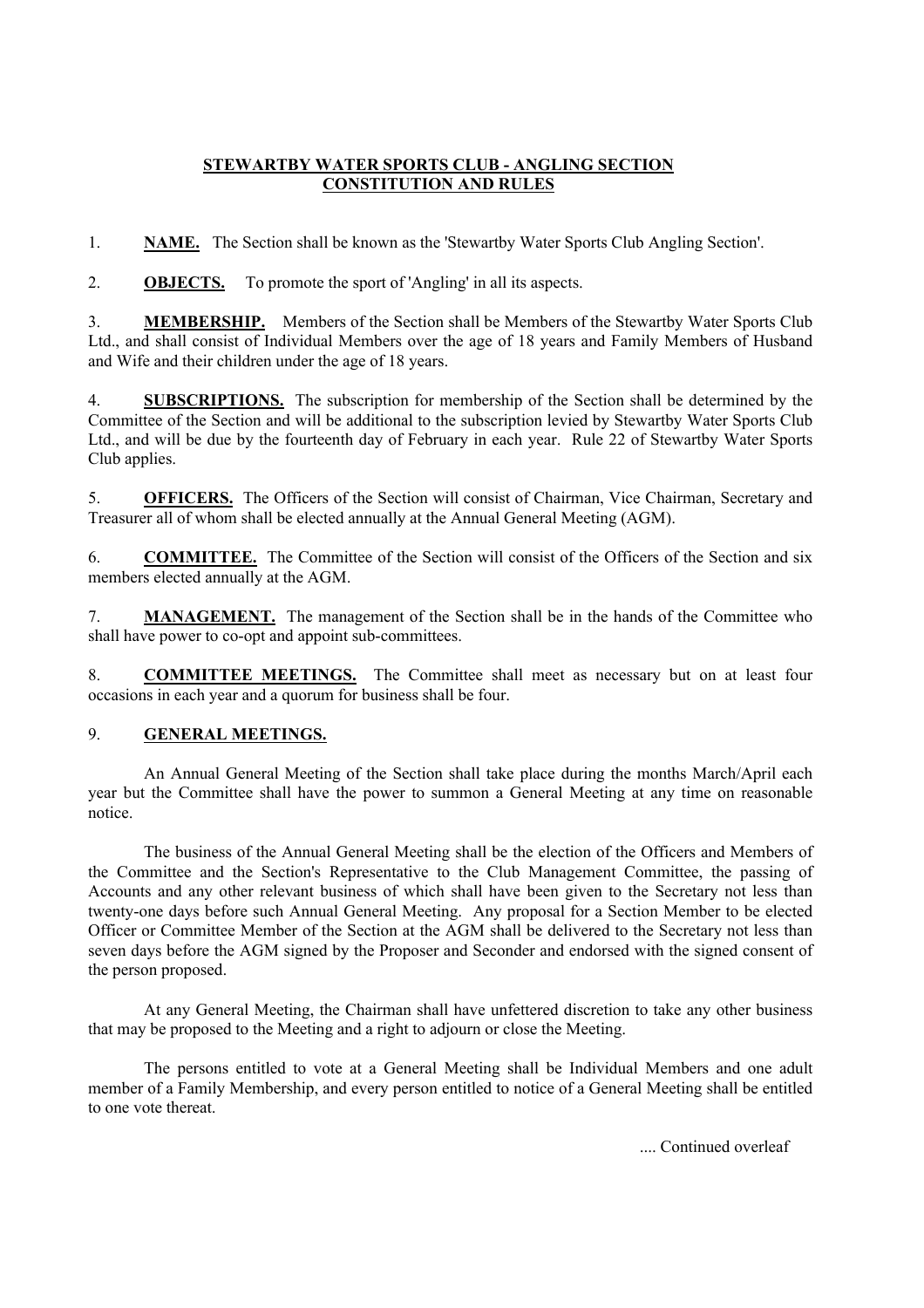The Secretary shall, at least fourteen days before any General Meeting, send every Member at his last known address a notice of such Meeting stating the time and the place where it will be held and, if known, the business that will be brought before it.

10. **FAMILY MEMBERS.** Family Members under the age of 18 years must be accompanied by, and within close proximity to, an adult Member who shall accept full responsibility.

11. **RULES ETC.** Breaking or contravening the Rules or Regulations of the Section, or conduct likely to bring the Section into disrepute, will render the Member liable to suspension by the Section Committee from the Section and expulsion from the Club in accordance with Rule 19 of Stewartby Water Sports Club Constitution.

12. **BAIT.** Roach or Roach/Rudd Hybrids weighing 8 oz. or less may be retained for use as bait in Stewartby Lake only and a maximum limit of ten such fish per day per Angler shall apply. Otherwise, all fish shall be returned to the water alive.

13. **ENVIRONMENT AGENCY (EA).** All appropriate EA Rules and Byelaws will apply.

14. **KEEP-NETS.** The minimum size of keep-nets used is to conform to EA Rules and Byelaws. Pike and zander must not be held in keep-nets or similar devices, except in officially organized matches, and must be returned to the water as soon as possible following capture. During the period 15th March to 15th June inclusive, keep-nets are not to be used and all fish are to be returned to the water as soon as possible after capture.

15. **GAFFS.** No gaffs to be used on Club Waters.

16. **WIRE TRACES.** Wire traces are to be used when fishing for Pike.

17. **LITTER.** No Member shall deposit litter, including discarded 'line', and the Member fishing a 'swim' will be responsible for any litter found in the immediate vicinity thereof.

18. **MEMBERSHIP CARDS.** These shall be carried at all times. Electronic gate access cards are non transferable and are unique to each member, please do not swap your card with anyone else, this will avoid disappointment when your are refused access by the online control system (please take note of the unique number of your card and report any loss as soon as possible. All Members are Honorary Bailiffs and may request other Anglers to show their membership card(s).

19. **RODS.** Rods with baited hooks must not be left unattended.

20. **MAXIMUM NUMBER OF RODS.** A maximum of Four rods may be used by an angler when fishing at Stewartby Lake.

21. **FIRES.** No member shall light unauthorized fires of any kind on the banks of Stewartby Lake.

22. **CLOSE SEASON.** There is no close season at Stewartby lake, but the Angling Section Committee is empowered to ban fishing at the lake at any time during the period 15th March to 15th June inclusive for conservation purposes. Members should note that keep-nets are not permitted during the period 15th March to 15th June inclusive. (Rule 14 refers)

23. **RISKS.** In joining the Stewartby Water Sports Club Angling Section, members accept that the Stewartby Water Sports Club Limited and its Officers cannot be made liable for inherent risks to the member, member's family or guests whilst participating in the activities of the Club. Neither the Stewartby Water Sports Club Directors, Stewartby Water Sports Club Angling Section Committee, Trustees or Landowners shall be responsible for any injury sustained or damage committed while members their families or guests are fishing on or travelling to and from Stewartby Water Sports Club waters.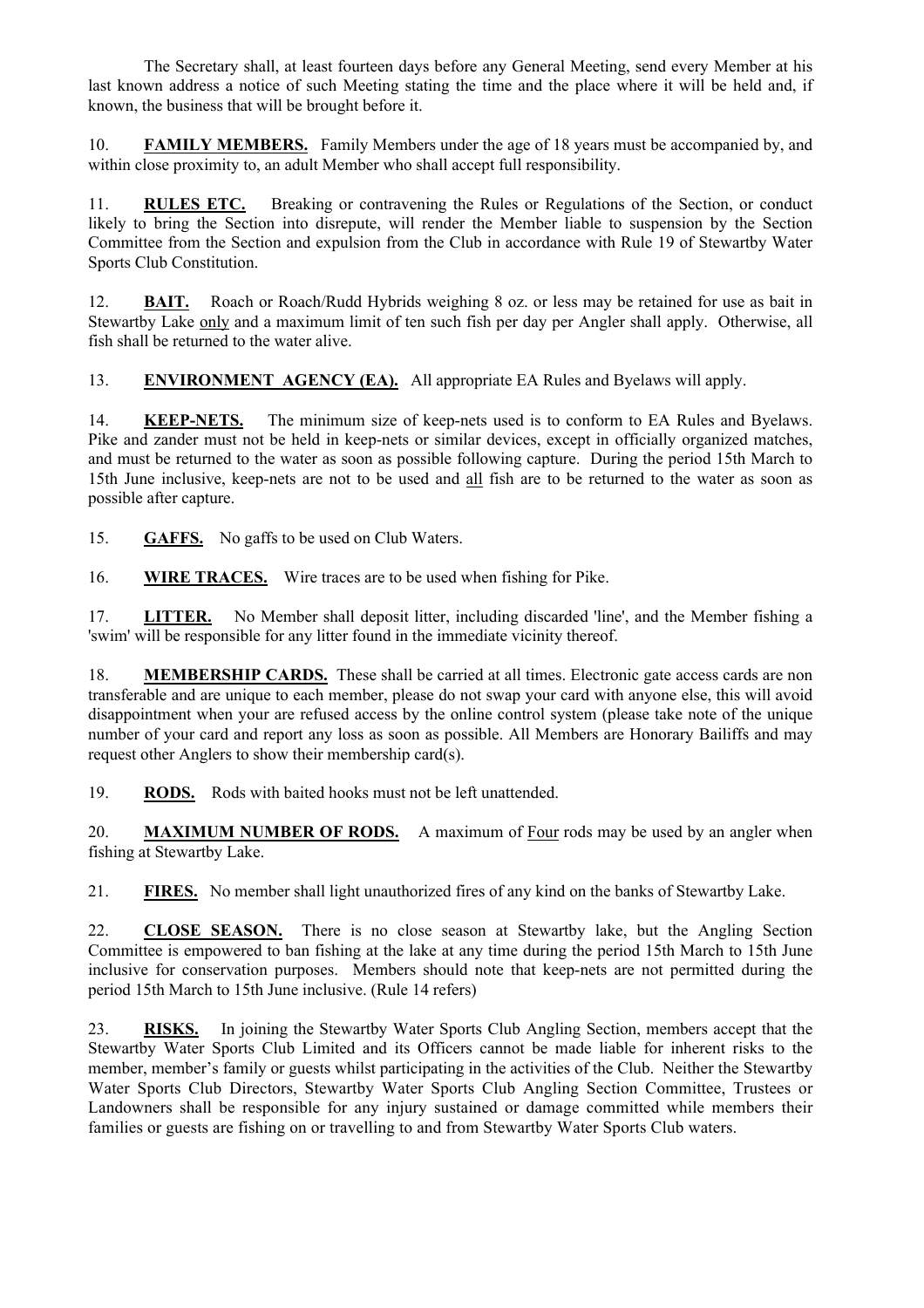## **STEWARTBY WATER SPORTS CLUB - ANGLING SECTION**

Stewartby Water Sports Club (SWSC) is run by an elected Management Committee that oversees the activities performed by the four sections of the club: Angling, Sailing, Powerboat and Water Ski. Each section has its own elected committee to look after section affairs. Overall the SWSC has up to1000 members with a maximum of 220 in the Angling Section.

The SWSC Angling Section has a single water - Stewartby lake. The Marston Vale Trust (MVT) runs the site, which includes the lake and adjacent wetlands, and leases part of the Southern (or 'Club') bank of the lake to the SWSC. The remaining banks and wetlands are under MVT management as a Country Park. Fishing is not allowed in the wetlands lakes.

The SWSC clubhouse, where anglers are welcome, is usually open on Wednesday evenings during the summer and on most weekends – particularly Sundays - throughout the year. The clubhouse has a bar and kitchen and it also has good shower and toilet facilities. Several social events are held in the clubhouse over the course of a year. Notice of such events is given in the clubhouse, in Section newsletters, and in Club or Section newsletters. (Members may wish to note that the Country Park Visitor Centre also includes an excellent restaurant. The Visitor Centre is open on most days between 10 am and 4 pm. – and often longer in summer. )

The Angling Section has two types of membership: individual and family. Family members under the age of 18 years must be accompanied by an adult member of the Section when fishing. Sons and daughters must apply for individual membership in their own right on attaining the age of 18.

Fees are charged annually and can be expected to vary from year to year. The absolute deadline for renewal is 14th February each year, and reminders stating the revised fees are usually sent out about two months in advance.

Fishing rights for Stewartby Lake are granted solely to the SWSC Angling Section. Apart from one stretch of the South West bank, there are no restrictions on angling from any bank. Prudence dictates, however, that one should avoid the areas infested by boats, for example, the slipways.

On the South West bank of the lake, many years ago, angling restrictions were introduced by pegging the bank to protect new bank-side plants and to encourage them to grow. These plants have matured and most of the old pegs have disappeared through natural decay or bank erosion. The pegs will not be replaced, but the Section numbers are retained on the map mainly for reference purposes. The current restrictions on fishing from the South West bank are:

(1) No angling is permitted in the nature reserve area of the South West corner of the lake between Sections 8 and 9 as shown on the attached map. This includes the lagoon. Members violating this rule will suspended from the SWSC for life.

(2) Members wishing to fish from the South West bank should approach by using the hard footpath - and should not walk along the bank by the water's edge.

(3) Members should remove their litter at the end of an angling session and should exercise the greatest care so as to avoid disturbance to plants and wildlife at any place along the bank.

(4) No angling is permitted from sections 2 and 3 between 1300 hours and 1800 hours on a Saturday, and 1100 hours and 1800 hours on a Sunday. (This is to avoid conflicts between anglers and sailors.)

.....continued overleaf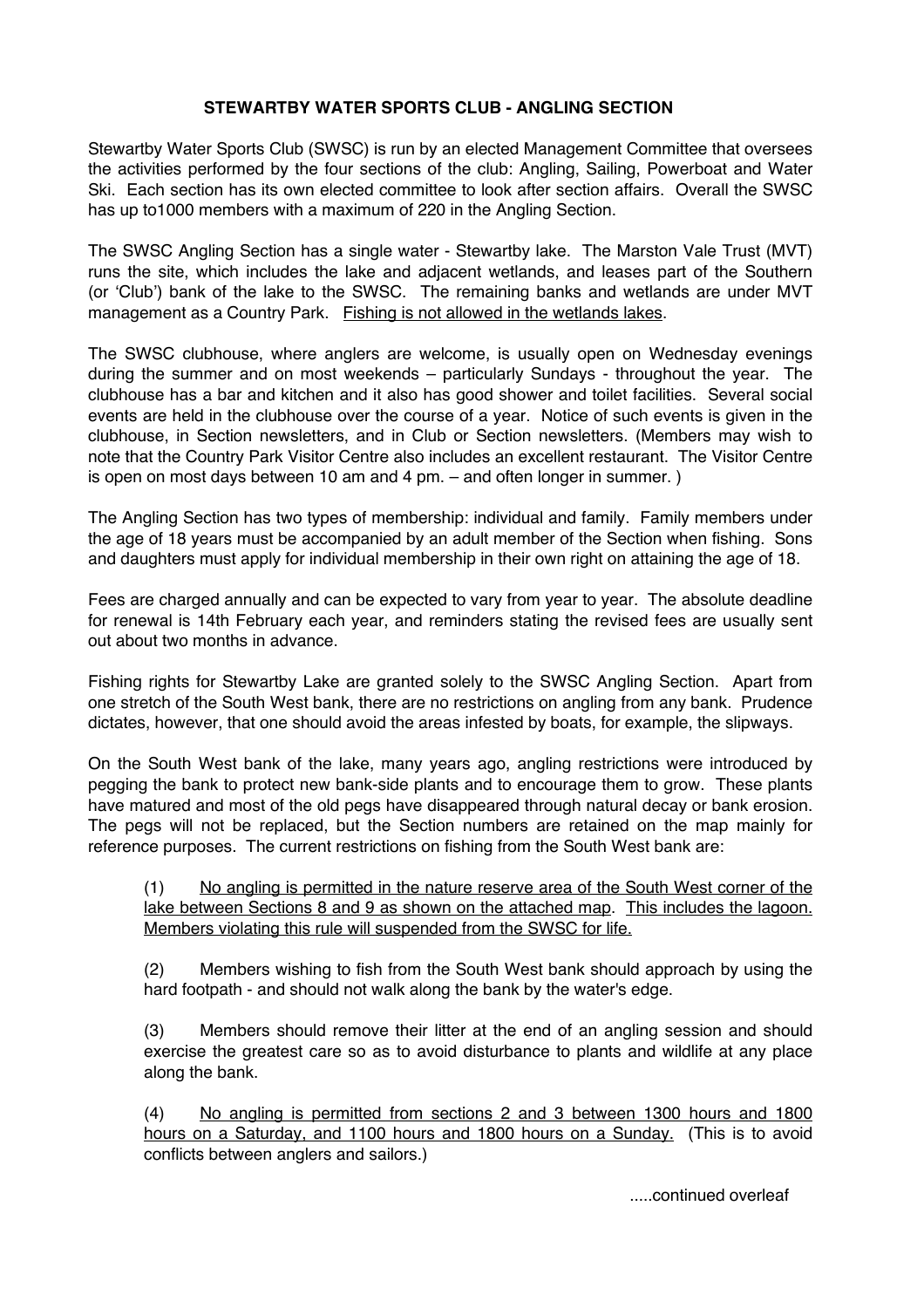Please treat the foregoing arrangements with the utmost respect. It took 10 years to obtain the right to fish from the South West bank. Abuse of the agreement will lead to the loss of MVT permission to fish from these sections.

A limited amount of boat fishing is permitted on Stewartby Lake subject to additional boat fishing fees, rules and time restrictions. Further details and boat fishing application forms can be obtained from the Angling Section Membership secretary.(Tony Crofts 01234 765218 or 07769503194)

The lake contains roach, roach/rudd hybrids, rudd, bream, tench, perch, pike and zander. There are also a few carp and eels, but these are caught rarely. Please report any signs of fish disease or water pollution to a committee member or club official as soon as possible.

Restocking is carried out when deemed necessary by the Angling Section committee. Under no circumstances should fish be transferred to the lake as a private venture since this is illegal and could introduce diseases.

Environment Agency licences are required. The number of rods permitted is given in the Section's Constitution and Rules.

Each individual or family membership is entitled to three guest permits per year. A separate permit is required for each guest and the permit is issued for fishing on a stated day. To obtain a permit, send a written request to the Section secretary seven days in advance of the requirement. State the name and address of the guest, the date that you wish to fish, and enclose a stamped and addressed envelope for the return of the permit. No s.a.e means no permit. Also note that a particular guest may only take part in the club's sporting activities up to a maximum of three times per year.

Anglers may obtain access to the club bank during quiet hours via the SWSC main gate using a proximity card that is issued on joining the SWSC. There is a gate beyond the clubhouse which gives access to pegged section 9 from the club's premises; members are advised of the lock combination after joining the SWSC. The cardinal rule for the use of this gate is to re-lock it after both entry and exit. Although there are two parking slots beyond the gate – between the four posts shown on the attached map – members are advised that this is a public area and it is not secure. It is recommended that cars are parked within the SWSC's premises.

The proximity card issued to members on joining the SWSC also gives access to the clubhouse toilets and showers. One card is issued per individual or family membership. Extra cards for family members or replacement cards can be obtained from the SWSC Membership Secretary for an additional fee.

Turning to car parking, please keep off the boat slipways on the club bank. For the Northern bank, use the dead-end road running parallel to the A421 dual carriageway. This is accessed via the first Marston Moretaine turn-off travelling west along the A421 from Bedford. Cars are not permitted on any of the Country Park banks.

Please abide by the Section's Constitution and Rules, and remember that all members are honorary bailiffs and should do their bit to protect and preserve our fishery. Carry your membership card at all times. You may be asked to show it - and will be asked to leave if you can't produce it! Treat the hedges, vegetation and wildlife with respect - and clear your litter at the end of a fishing session, taking particular care to remove all line and weights.

Finally, should you have cause for complaint about the antics of members of other sections, go to the clubhouse or relevant Officer-of-the-Day and complain as soon as possible. Take the number of the boat involved and report it - and try to use a reasonable tone even if it hurts! This is effective and helps to preserve the current goodwill between sections - none of the sections tolerate cowboys who ignore the rules.